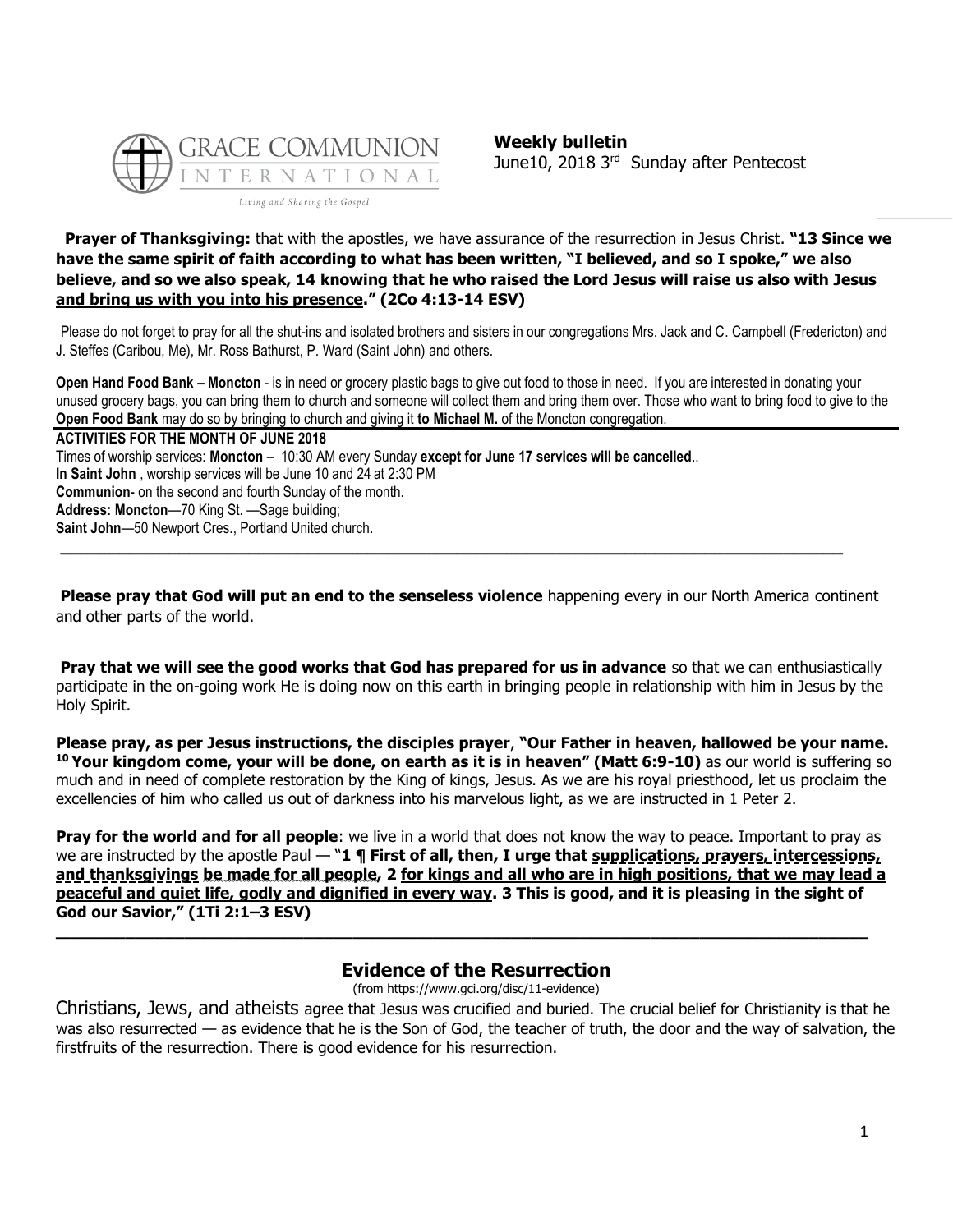

First, most historians agree that the early disciples *believed* that Jesus had risen from the dead. Although at Jesus' death they were dejected and fearful, they were soon dramatically different: They risked their lives repeatedly to preach about Jesus. Even Christians in the second and third centuries (as well as many today) put their lives on the line to preach about Jesus. People sometimes give their lives for erroneous ideas — but only if they think they are true. People do not put their lives on the line for things they don't believe. The disciples never wavered in their belief in Jesus' resurrection. None of them ever changed their story under the pain of persecution. Even agnostic historians can

admit that the disciples believed that Jesus had been resurrected.

Now we can consider how dozens of disciples could come to such a conviction. Perhaps the first possibility we could consider is that Jesus didn't really die. Perhaps it wasn't really him on the cross. Maybe Judas led the soldiers to the wrong man, or a substitution was somehow made at the last minute (as some Muslims believe). Is it possible that all the male and female disciples were in such a state of shock that they did not recognize the substitute on the cross? Was it then a coincidence that the tomb was empty, and the disciples thought he had reappeared? All this stretches the imagination so much that this is not seriously considered.

#### **Reconstructing the argument**

How did people respond to the claims that Jesus had been resurrected? The initial reaction for almost everyone (including the disciples themselves) was probably "That's preposterous." A more serious response is reported in [Matthew](https://biblia.com/bible/niv/Matt%2028.11-15)  [28:11-15:](https://biblia.com/bible/niv/Matt%2028.11-15)

While [the disciples] were going, some of the guard went into the city and told the chief priests everything that had happened. After the priests had assembled with the elders, they devised a plan to give a large sum of money to the soldiers, telling them, "You must say, 'His disciples came by night and stole him away while we were asleep.' If this comes to the governor's ears, we will satisfy him and keep you out of trouble." So they took the money and did as they were directed. And this story is still told among the Jews to this day.

Some critics believe that this story was invented by Matthew, but the story is too complex for that. It shows several levels in the argument. It reports not just a distant memory, but a fact that could be verified when it was written: unbelieving Jews were claiming that the disciples stole Jesus' body while the guard slept. Matthew probably included this passage in his Gospel to respond to such a claim, and he probably considered it as the claim most worth refuting. The unbelieving Jews apparently agreed that Jesus' tomb was empty; they made no allegations that Jesus was buried elsewhere, or that the disciples went to the wrong tomb.

To reconstruct the argument:

- 1. First, the disciples say that the tomb is empty.
- 2. The unbelieving Jews then say, that's because the disciples stole the body.
- 3. The believers then say, We couldn't have, because there was a guard.
- 4. The unbelievers say (rather than denying the existence of a guard), the disciples stole the body while the guard was asleep.
- 5. Finally, Matthew explains that the guard was bribed to say that this happened while he slept.

The argument assumes that in Matthew's day, the unbelieving Jews talked of a guard at the tomb. It was the first of many attempts not just to deny the resurrection, but to explain the evidence in a different way.

Is it possible that Jesus did not die on the cross — he just went into a coma, and then later revived? Is this historically plausible? Would Roman soldiers botch a crucifixion and take down a body without noticing that the person was still alive? Would this severely injured person then be able to revive, unwrap his own grave clothes, roll away his own tombstone, and convince his disciples that he had good health? Then after 40 days he would never be seen again? No, this borders on the preposterous.

Perhaps the disciples helped Jesus revive. They rolled away the stone, unwrapped the clothes, bandaged the wounds, and told a story about getting their leader back alive out of the grave — a story that turned quickly into a tall tale about resurrection and miraculous appearances, a story that the disciples never tried to set straight. Not only is this historically implausible, it turns the disciples into frauds and deceivers — and yet, as we mentioned above, people do not give their lives for something they know is false. This does not provide a believable explanation for the rise of Christianity, rooted in the early first century in the conviction that Jesus had risen from the dead — and this faith spread first in Jerusalem, where the facts could be investigated most easily!

It is not historically likely that Jesus could have survived the crucifixion. Could the disciples have made up the resurrection? Did they steal the body, hide it somewhere, invent the story of a guard, and then preach a resurrection with conviction? This does not make sense. These fishermen did not make up the biggest lie in history, going against all the facts of life and death as they knew it, going against all religious beliefs of the day, going against Jewish and Roman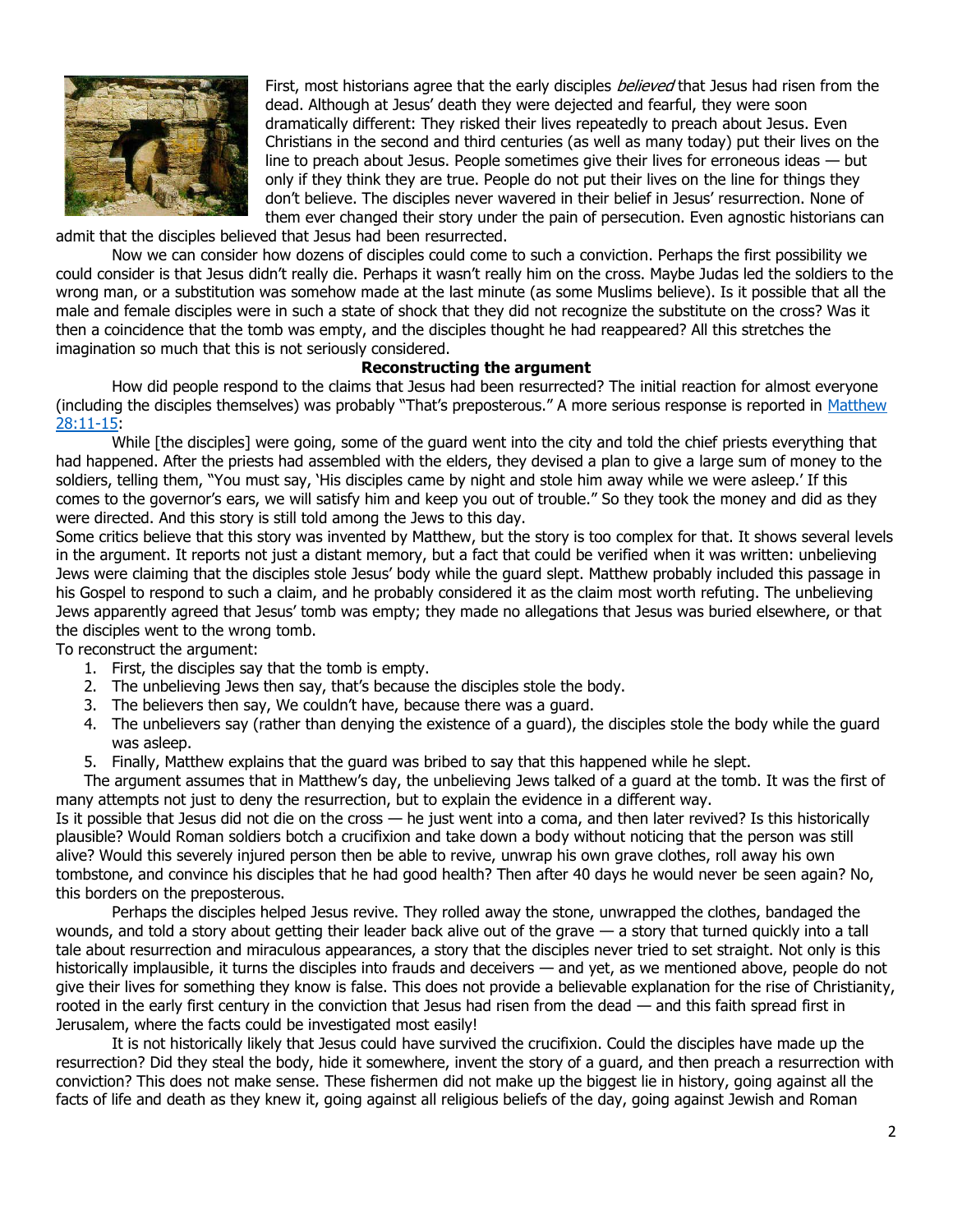authorities, risking their lives to tell the story they made up, without any of them ever betraying the conspiracy. No, these people were not sophisticated liars. Their words and deeds do not suggest any such deception. Their behavior matched their message.

We might also observe that the evidence of the empty tomb is indirect. (If it wasn't empty, the Jewish leaders could have stopped the whole problem by producing the body.) Yet according to the Gospel stories, the empty tomb did not convince the disciples. They were convinced only when Jesus appeared, and it is on the basis of the *appearances* that they preached the resurrection. If they had gone to the trouble of stealing the body, surely they would have used the empty tomb as part of their evidence. But they didn't; this tells us that they had what they thought was much better evidence: eyewitnesses of a living Jesus.

As another indirect evidence of the authenticity of their faith, we can observe that the Gospels report that women were the first eyewitnesses of the empty tomb and the risen Christ — and the testimony of women was not accepted in that culture. If the disciples were trying to make up a story, they would have invented witnesses who had more credibility. It is not likely that these fishermen would have been so subtle in creating evidence, and yet be so bold in preaching.

What about the fact that the Gospel stories vary somewhat? If this had been an enormous conspiracy, wouldn't they ensure that the story was told in exactly the same way by everyone? The most believable explanation again is that the disciples genuinely believed Jesus to be resurrected, and each one told it the way he or she remembered it. Now let's consider another possibility: grave robbers (hoping for riches in the rich man's tomb) got the guards to drink so much wine that they fell asleep; then the robbers took the body and dumped it in the desert. The guards, wanting to cover up their failure and knowing the fears of the religious leaders, made up the story of the angels and the resurrection, and were bribed to blame the disciples. Then the disciples had hallucinations of a risen Jesus. However, did all the disciples have the same hallucination, several times, against their expectations, against their religious beliefs? Did the hallucination eat and drink, speak, and then suddenly cease 40 days later? This is not the way hallucinations work. The evidence does not match this hypothesis, either.

Let's consider one more idea, that the idea of resurrection was just a religious allegory (sometimes described as a "myth," meaning religious ideas expressed in allegorical stories), and Christianity made a big mistake in taking it literally for almost 2,000 years. There are several problems with this idea. First, the Gospels are not written in a mythological style. The resurrection was understood in a literal way even in the first century, when eyewitnesses of Jesus were still available to either support or refute the story. There was no time for legends to develop. The biblical writers give us history: This is what I saw. This is what it meant. They denounce the idea of myth.

The disciples were not deceived, nor were they deceivers. They just tell us what they saw, and it is clear that they believed that Jesus died and was buried and was resurrected. They believed this because they saw it with their own eyes.

That which was from the beginning, which we have heard, which we have seen with our eyes, which we have looked at and our hands have touched — this we proclaim concerning the Word of life. The life appeared; we have seen it and testify to it, and we proclaim to you the eternal life, which was with the Father and has appeared to us. We proclaim to you what we have seen and heard, so that you also may have fellowship with us. And our fellowship is with the Father and with his Son, Jesus Christ. [\(1 John 1:1-3\)](https://biblia.com/bible/niv/1%20John%201.1-3)

The disciples believed that Jesus rose from the dead. The most plausible explanation is that Jesus actually rose from the dead. All other theories are far-fetched and historically unlikely.

When we also take into consideration the need for God to intervene in humanity to save us, and the Old Testament predictions of a suffering servant who would give his life for his people, the explanation that makes the most sense is that the disciples believed that Jesus was resurrected because Jesus appeared to them and told them he was resurrected. That is why they had such a transformation in their beliefs, and why they preached with such conviction. As Luke puts it, by looking at the evidence we "may know the certainty of the things we have been taught" ([Luke 1:4\)](https://biblia.com/bible/niv/Luke%201.4).

Michael Morrison For further reading:

William Lane Craig, Assessing the New Testament Evidence for the Historicity of the Resurrection of Jesus (Lewiston, NY: Edwin Mellen, 1989). N.T. Wright, The Resurrection of the Son of God. Christian Origins and the Question of God, volume 3. (Minneapolis, MN: Fortress, 2003).

*7.1 What are the Holy Scriptures? (Excerpt from We Believe – GCI - You are encourage to read and study it all. I believe you will find it a great blessing. https://resources.gci.org/we-believe)*

*By God's grace, the Holy Scriptures are sanctified to serve as God's inspired Word and faithful witness to Jesus Christ and the gospel. They are the*  fully reliable record of God's revelation to humanity, culminating in his self-revelation in the incarnate Son. The Bible is therefore foundational to the *Church and is viewed as infallible in all matters of faith and practice.*

*7.2 What is in the Holy Scriptures?*